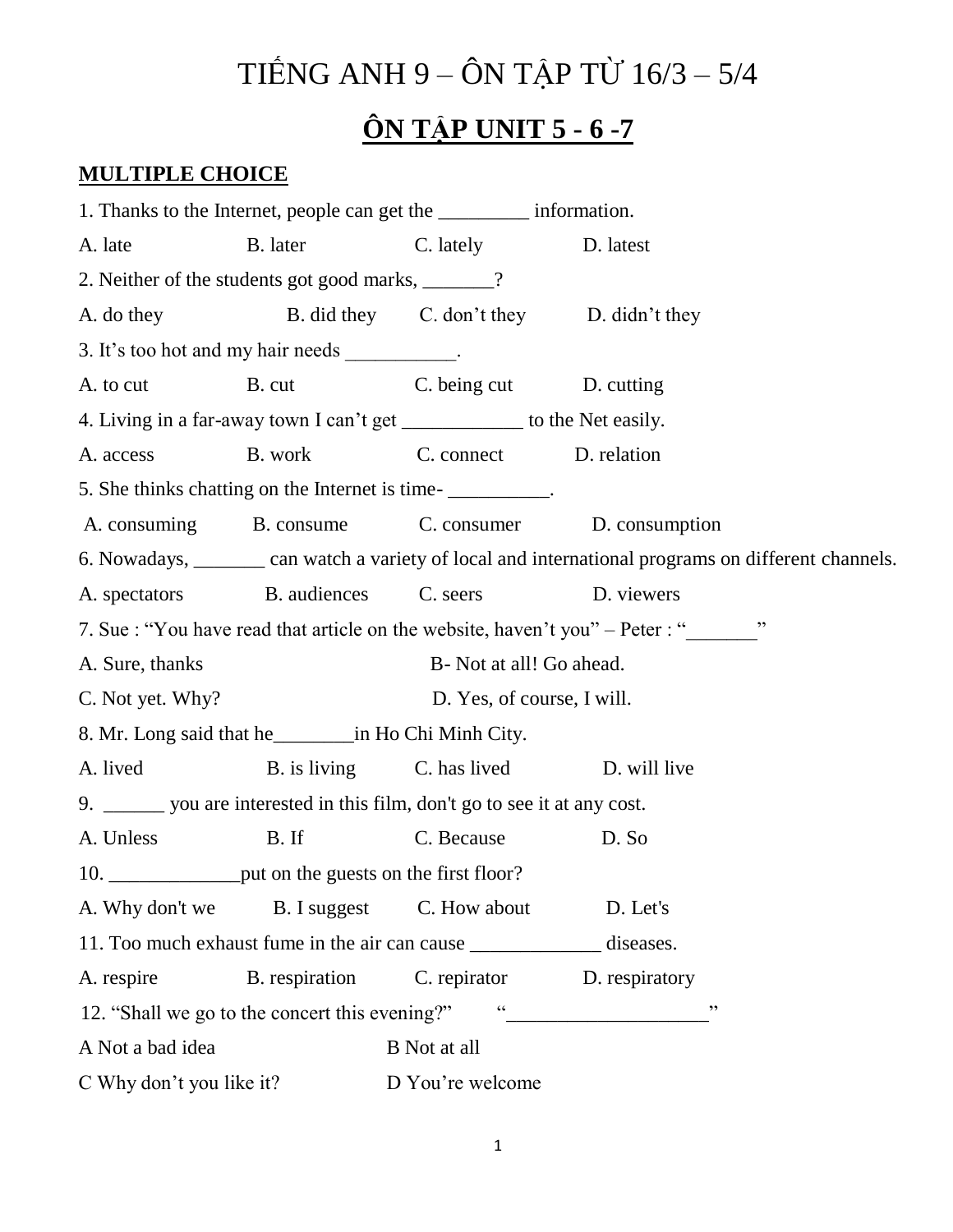13. Lan is very tired. \_\_\_\_\_\_\_\_, she has to finish her assignment before going to bed. A. Although B. So C. Therefore D. However 14. Those buckets must be filled \_\_\_\_\_\_\_\_\_\_\_\_\_\_\_ water for future use. A. into B. on C. with D. by 15. Let's clear up all the garbage in the garden. -A. Never mind. B. Don't mention it. C. OK. Why not? D. Thanks a lot. 16. Minh's English is excellent. He speaks\_\_\_\_\_\_\_\_. A. perfectly English B. English perfectly C. perfect English D.English perfect 17. What can we do to spend less 2 A. in lighting B. on lighting C. about lights D. of electric lights 18. After coming home, she cleaned the floor \_\_\_\_\_\_\_\_cooked dinner. A. but B. however C. moreover D. and 19. Go \_\_\_\_\_\_\_\_\_\_\_\_\_trying your best if you want to improve your English. A. out B. in C. on D. along 20. If you want to save money, you should the amount of water your family uses. A. increase B. reduce C. adapt D. prepair **WORD FORM** 1. Both competitors are \_\_\_\_\_\_\_\_\_\_\_\_\_ strong and fast. **(surprise)** 2. Despite the benefits of the Internet, the users sometimes suffer \_\_\_\_\_\_\_\_\_risks. **[variety]** 3. TV \_\_\_\_\_\_\_\_\_\_\_\_ are advertisements in which goods and services are promoted. **[commerce]** 4**.** Everyone has their \_\_\_\_\_\_\_\_\_\_\_\_which are hardly recognized by themselves. **(limit)** 5. I'm afraid that some medical facilities are \_\_\_\_\_\_\_\_\_\_\_\_\_ to people in remote areas (**access**) 6. Libraries are helpful in................................... children's love for books. **(develop)**  7. To attend the course, you first need to pass our \_\_\_\_\_\_\_\_\_\_\_ Vietnamese test. **(speaking)** 8. The local authority should \_\_\_\_\_\_\_\_\_\_ the fish catching by electricity. **(prohibition)** 9. A large number of car accidents are caused by fast and \_\_\_\_\_\_\_\_\_\_\_\_driving. **(care)** 10. It is \_\_\_\_\_\_\_\_\_\_\_\_ that some people poach fish in the Nhieu Loc Canal **[disappoint]** 11. The drivers have left lots of garbage on the ground after their \_\_\_\_\_\_\_\_\_\_\_\_\_\_\_\_ **(refresh)** 12. Lan spoke English\_\_\_\_\_\_\_\_\_\_\_\_\_after she lived in England for several months.**(nature)**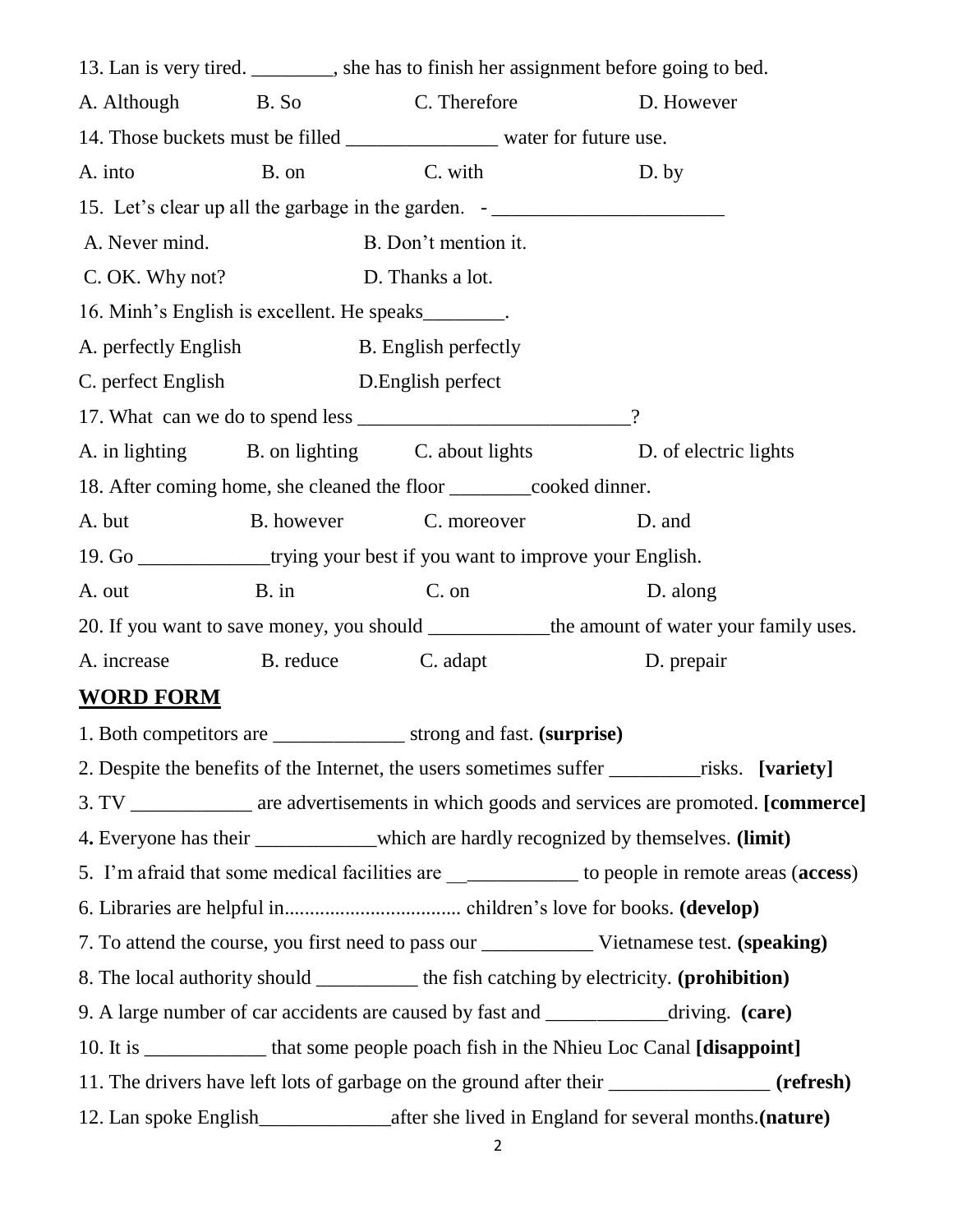- 13. \_\_\_\_\_\_\_\_\_\_\_\_\_ friendly energy sources include water and wind power. **(environment)**
- 14. Consumers always want cheap, effective\_\_\_\_\_\_\_\_\_\_\_\_\_\_\_. **( produce)**

15 Consumers like to use products which can work both \_\_\_\_\_\_\_\_\_\_\_\_\_\_\_and economically. **( effect)**

- 16. By the year 2015 many buildings will be\_\_\_\_\_\_\_\_\_\_\_\_ by solar energy. **(hot)**
- 17. If \_\_\_\_\_\_\_\_\_\_\_\_\_\_\_, you can contact me at home. **(need)**
- 18. There have been many \_\_\_\_\_\_\_\_\_\_\_\_\_ in the field of electrical engineering. **(innovate)**
- 19. People \_\_\_\_\_\_\_\_\_\_\_\_\_\_ a great deal of sugar in their drinks. **( consumption)**
- 20. Galileo is one of the first \_\_\_\_\_\_\_\_\_\_\_\_\_ studying astronomy**. (science)**

## **REWRITE SENTENCES**

- 1. "Do your homework, son", said the mother.
- $\rightarrow$  The mother told
- 2. "Why do you come here late?", she asked me.
- She asked**\_\_\_\_\_\_\_\_\_\_\_\_\_\_\_\_\_\_\_\_\_\_\_\_\_\_\_\_\_\_\_\_\_\_\_\_\_\_\_\_\_\_\_\_\_\_\_\_\_\_\_\_\_\_\_\_\_\_\_\_\_\_\_\_\_\_\_**
- 3. " We are waiting for the school bus", said the children.
- The children said **\_\_\_\_\_\_\_\_\_\_\_\_\_\_\_\_\_\_\_\_\_\_\_\_\_\_\_\_\_\_\_\_\_\_\_\_\_\_\_\_\_\_\_\_\_\_\_\_\_\_\_\_\_\_\_\_\_\_\_\_\_**
- 4. Does your brother use the internet every day ?
- Your brother **\_\_\_\_\_\_\_\_\_\_\_\_\_\_\_\_\_\_\_\_\_\_\_\_\_\_\_\_\_\_\_\_\_\_\_\_\_\_\_\_\_\_\_\_\_\_\_\_\_\_\_\_\_\_\_\_\_\_\_\_\_\_\_\_**
- 5. Your parents' house is still in Dalat, isn't it?
- Your parents still **\_\_\_\_\_\_\_\_\_\_\_\_\_\_\_\_\_\_\_\_\_\_\_\_\_\_\_\_\_\_\_\_\_\_\_\_\_\_\_\_\_\_\_\_\_\_\_\_\_\_\_\_\_\_\_\_\_\_\_\_\_**?
- 6. She was tired, so she didn't go to school.
- $\rightarrow$  Because  $\_\_$
- 7. Because of the dripping faucet, my water bill was enormous.
- $\rightarrow$  Since
- 8. Don't waste water or you'll get an enormous bill by the end of the month.
- If **\_\_\_\_\_\_\_\_\_\_\_\_\_\_\_\_\_\_\_\_\_\_\_\_\_\_\_\_\_\_\_\_\_\_\_\_\_\_\_\_\_\_\_\_\_\_\_\_\_\_\_\_\_\_\_\_\_\_\_\_\_\_\_\_\_\_\_\_\_\_\_\_**
- 9. You will pass this entrance examination with enough hard work.
- **→** If you don't **\_\_\_\_\_\_\_\_\_\_\_\_\_\_\_\_\_\_\_\_\_\_\_\_\_\_\_\_\_\_\_\_\_\_\_\_\_\_\_\_\_\_\_\_\_\_\_\_\_\_\_\_\_\_\_\_\_\_\_\_\_\_\_**
- 10. This tree won't grow if there is no water.
- **→**Unless **\_\_\_\_\_\_\_\_\_\_\_\_\_\_\_\_\_\_\_\_\_\_\_\_\_\_\_\_\_\_\_\_\_\_\_\_\_\_\_\_\_\_\_\_\_\_\_\_\_\_\_\_\_\_\_\_\_\_\_\_\_\_\_\_\_\_\_\_**
- 11. You should take a map because you might get lost in those mountains
- $. \rightarrow$  In case  $\overline{\phantom{a}}$